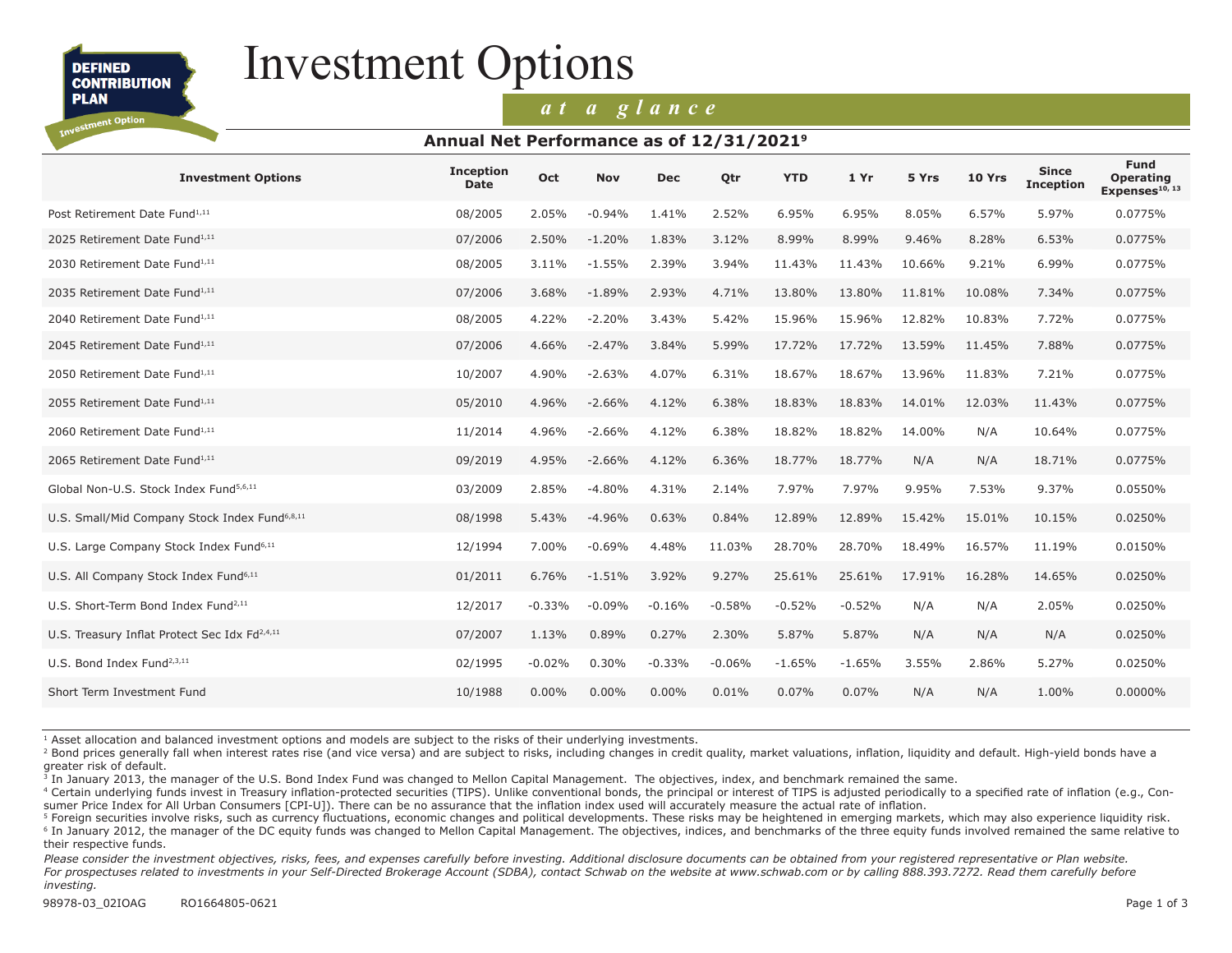

# Investment Options

## *at a glance*

## **Asset Allocation Funds1**

**Retirement Date Funds** - The funds seek to provide for retirement outcomes consistent with investor preferences throughout the savings and drawdown phase based on quantitatively measured risk that investors, on average, may be willing to accept. The funds will be diversified across global asset classes, with allocations changing over the investment horizon to become more heavily oriented toward debt and debt-like securities, on the premise that individuals investing for retirement desire to reduce investment risk in their retirement accounts as their retirement date approaches. The date in a target date fund's name is the approximate date when investors are expected to start withdrawing their money (generally assumed to be at age 65). The principal value of the fund(s) is not guaranteed at any time, including at the time of the target date and/or withdrawal.

#### **Bond Funds2**

**U.S. Bond Index Fund3** – The objective of the U.S. Bond Index Fund is to track the performance of the Barclays Capital U.S. Aggregate Index. In meeting this objective, the Fund may invest in securities (including those issued through private placements) and a combination of other collective funds that together are designed to track the performance of the Bloomberg Barclays U.S. Aggregate Bond Index.

**U.S. Short-Term Bond Index Fund** - The Fund's investment objective is to seek to track the performance of the Bloomberg Barclays U.S. 1-3 Year Government/Credit Index ("Index"). In meeting this objective, the Fund may invest in securities (including those issued through private placements) and a combination of other collective funds that together are designed to track the performance of the Index. The Fund will principally invest in other affiliated bank collective funds, debt securities of U.S. corporations, and the U.S. government, its agencies and instrumentalities, including mortgage-related and asset-backed securities.

**U.S. Treasury Inflation Protect Sec Idx Fd<sup>4</sup>** - To track the performance of the U.S. inflation-linked government bond market (otherwise known as Treasury Inflation Protected Securities, or "TIPS").

## **International Stock Funds5**

Global Non-U.S. Stock Index Fund<sup>6</sup> - The Fund seeks to track the performance of the MSCI All Country World Index (ACWI) ex-U.S. Index ("Index"). In meeting this objective, the assets of the Fund may be invested in securities, and a combination of other collective funds that are designed to track the performance of such Index. The Fund will principally invest in a combination of other affiliated bank collective funds, equity securities, and derivatives, including common stock of foreign companies, depository receipts, financial futures, and over-the-counter derivatives that represent developed and emerging market equity securities.

## **Large Company Stock Funds**

**U.S. Large Company Stock Index Fund<sup>6</sup>** - The strategy seeks to replicate the performance and characteristics of the S&P 500® Index7 with minimal tracking error. Mellon Capital uses full replication to construct the portfolio, holding each security in the index in its proportionate weight. This method limits the need for rebalancing and substantially reduces transaction costs relative to other indexing methods.

**U.S. All Company Stock Index Fund<sup>6</sup>** - The strategy seeks to replicate the performance and characteristics of the Broad Market Index with minimal tracking error. Mellon uses full replication to construct the portfolio, holding each security in the index in its proportionate weight. This method limits the need for rebalancing and substantially reduces transaction costs relative to other indexing methods.

## **Mid-Sized Company Stock Funds8**

**U.S. Small/Mid Company Stock Index Fund6,8** - The U.S. Small/Mid Company Stock Index Fund seeks to match the performance and overall characteristics of the Dow Jones U.S. Completion Total Stock Market Index<sup>SM</sup> in a risk-controlled, cost-effective manner. The Funds approach to quality indexing aims to minimize tracking error, manage transaction costs, and replicate the majority of the index and sample from the remaining smaller securities.

### **Money Market Funds**

**Short-Term Investment Fund** - The Short-Term Investment Fund seeks to achieve the highest current income consistent with maintaining liquidity and safety of principal. *You could lose money by investing in a money market fund. Although the fund seeks to preserve the value of your investment at \$1 per share, it cannot guarantee it will do so. An investment in the fund is not insured or guaranteed by the Federal Deposit Insurance Corporation or any other government agency. The fund's sponsor has no legal obligation to provide financial support to the fund, and you should not expect that the sponsor will provide financial support to the fund at any time.*

### **Self-Directed Brokerage Account**

The Self-Directed Brokerage Account (SDBA) allows you to select from numerous investment options for additional fees. The SDBA is intended for knowledgeable investors who acknowledge and understand the risks associated with the investments contained in the SDBA.

<sup>7</sup> S&P 500® Index is a registered trademark of Standard & Poor's Financial Services LLC, and is an unmanaged index considered indicative of the domestic Large-Cap equity market.

<sup>&</sup>lt;sup>8</sup> Equity securities of small- and medium-sized companies may be more volatile than securities of larger, more established companies.

<sup>&</sup>lt;sup>9</sup> The average annual and calendar year returns for the institutional funds reflect actual total returns for each fund. Administrative fees and fund operating expenses will reduce the overall rate of return. *Past performance is not an indication of future investment results*. Due to cash flows, your actual return may vary.